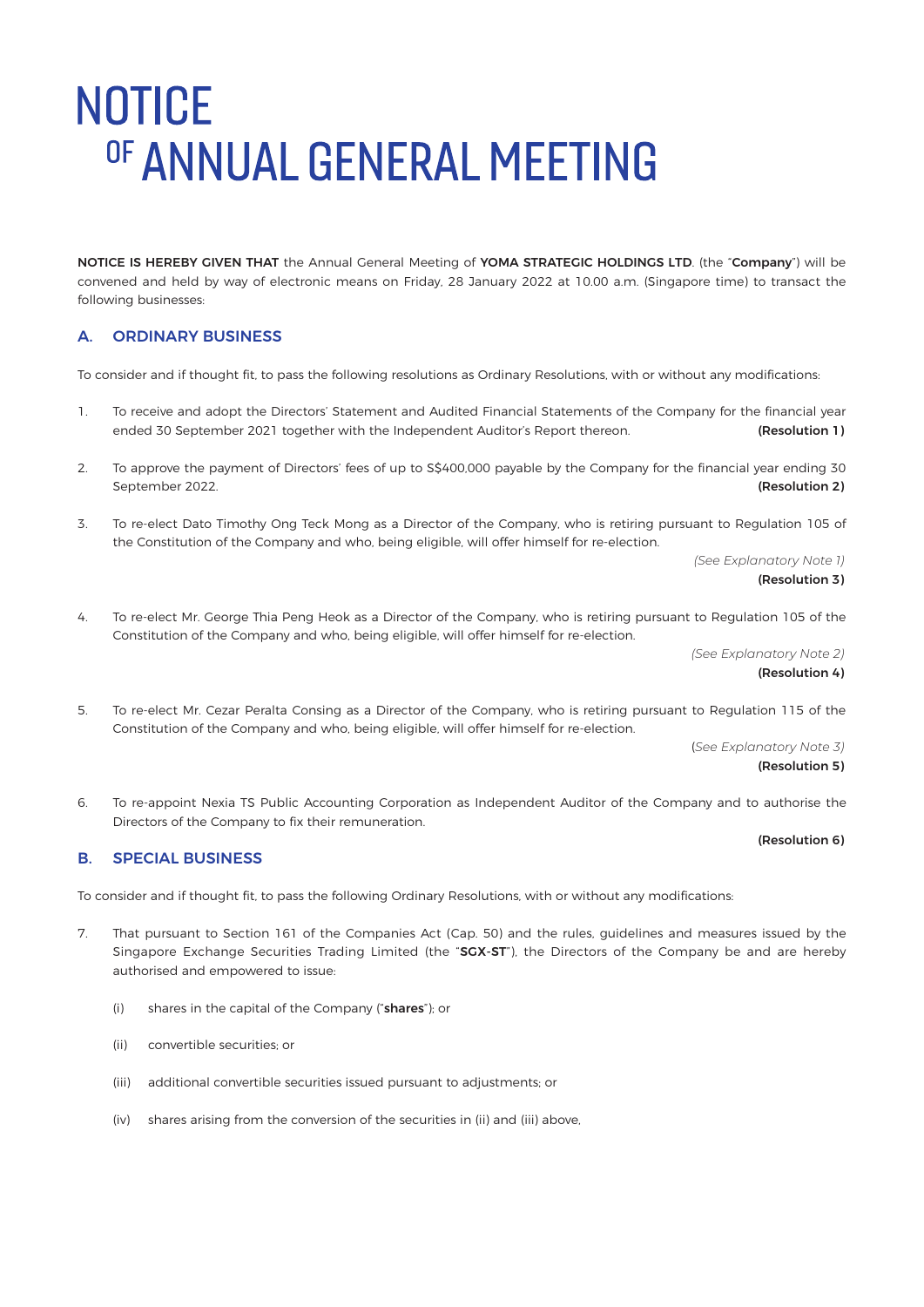(whether by way of rights, bonus or otherwise or in pursuance of any offer, agreement or option made or granted by the Directors during the continuance of this authority or thereafter) at any time and upon such terms and conditions and for such purposes and to such persons as the Directors may in their absolute discretion deem fit (notwithstanding the authority conferred by this Resolution may have ceased to be in force),

### provided that:

- (1) the aggregate number of shares to be issued pursuant to this Resolution (including shares to be issued in pursuance of convertible securities made or granted pursuant to this Resolution) does not exceed fifty per cent. (50%) of the total number of issued shares (excluding treasury shares and subsidiary holdings) in the capital of the Company (as calculated in accordance with sub-paragraph (2) below) ("Issued Shares"), provided that the aggregate number of shares to be issued other than on a pro-rata basis to shareholders of the Company (including shares to be issued in pursuance of convertible securities made or granted pursuant to this Resolution) does not exceed twenty per cent. (20%) of the total number of Issued Shares;
- (2) (subject to such manner of calculation as may be prescribed by the SGX-ST) for the purpose of determining the aggregate number of shares that may be issued under sub-paragraph (1) above, the percentage of Issued Shares shall be based on the total number of issued shares (excluding treasury shares and subsidiary holdings) in the capital of the Company at the time this Resolution is passed, after adjusting for:
	- (i) new shares arising from the conversion or exercise of any convertible securities;
	- (ii) (where applicable) new shares arising from exercising share options or vesting of share awards, provided the options or awards were granted in compliance with the Listing Manual; and
	- (iii) any subsequent bonus issue, consolidation or subdivision of shares,

provided that in respect of (i) and (ii) above, adjustments are only to be made in respect of new shares arising from convertible securities, share options or share awards which were issued and outstanding or subsisting at the time of the passing of this Resolution;

- (3) in exercising the authority conferred by this Resolution, the Company shall comply with the rules, guidelines and measures issued by the SGX-ST for the time being in force (unless such compliance has been waived by the SGX-ST) and the Constitution for the time being of the Company; and
- (4) (unless revoked or varied by the Company in a general meeting), the authority conferred by this Resolution shall continue in force until the conclusion of the next Annual General Meeting of the Company or the date by which the next Annual General Meeting of the Company is required by law to be held, whichever is the earlier.

 *(See Explanatory Note 4)*

### (Resolution 7)

8. That pursuant to Section 161 of the Companies Act (Cap. 50), the Directors of the Company be and are hereby authorised to offer and grant options in accordance with the provisions of the Yoma Strategic Holdings Employee Share Option Scheme 2012 (the "YSH ESOS 2012") and to issue and allot from time to time such number of shares in the capital of the Company as may be required to be issued pursuant to the exercise of the options under the YSH ESOS 2012, notwithstanding that the approval has ceased to be in force if the shares are issued pursuant to the exercise of an option granted while the approval to offer and grant the option was in force, provided that the aggregate number of new shares to be issued pursuant to YSH ESOS 2012 when aggregated with the aggregate number of shares which may be awarded under the Yoma Performance Share Plan ("Yoma PSP") shall not exceed ten per cent. (10%) of the issued ordinary share capital of the Company (excluding treasury shares and subsidiary holdings) from time to time.

 *(See Explanatory Note 5)* (Resolution 8)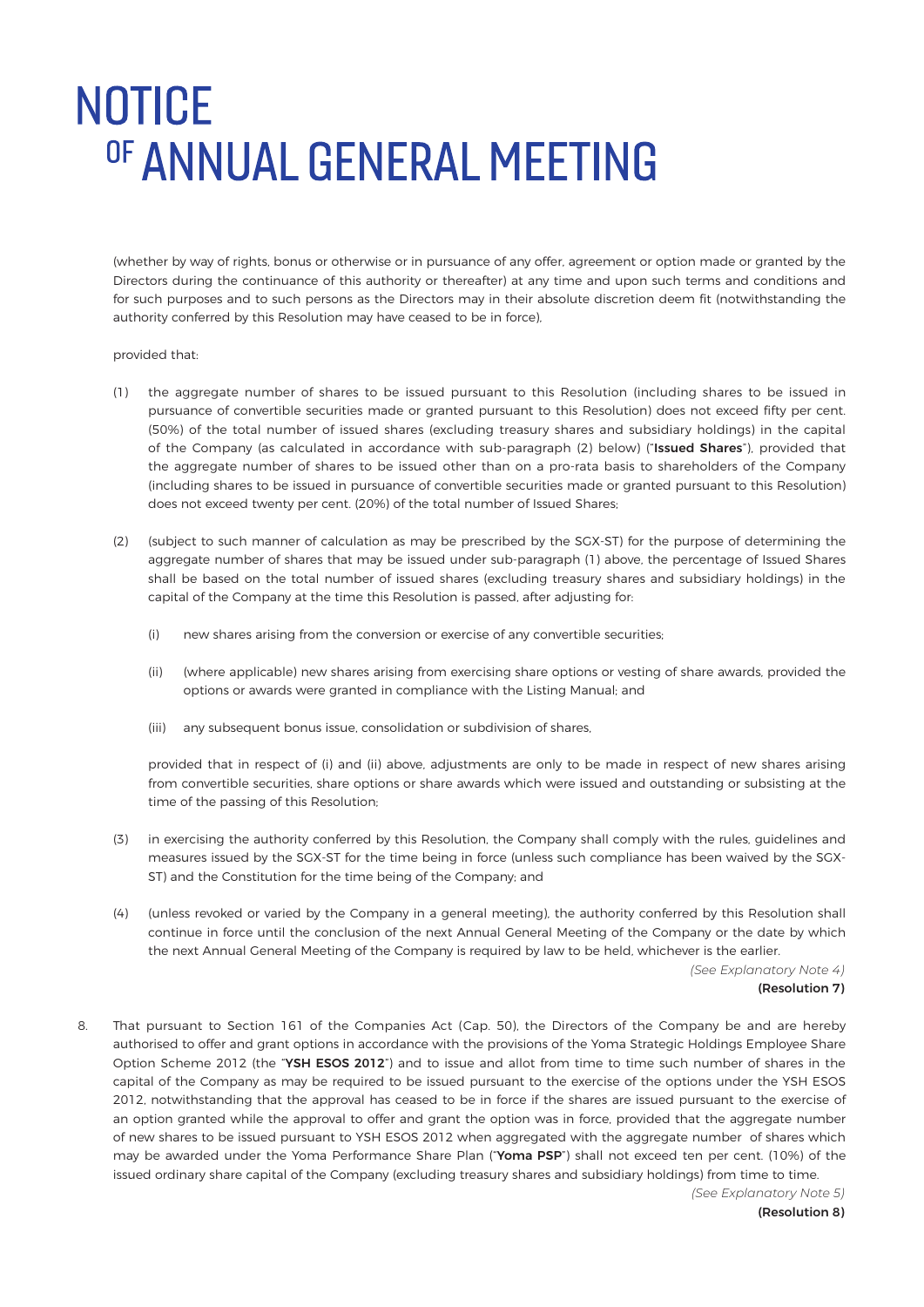9. That pursuant to Section 161 of the Companies Act (Cap. 50), the Directors of the Company be and are hereby authorised to issue and allot from time to time such number of shares as may be required to issued pursuant to the vesting of awards under the Yoma PSP ("Awards") provided that the aggregate number of shares to be allotted and issued pursuant to the Yoma PSP and other share based schemes (including the YSH ESOS 2012) of the Company shall not exceed ten per cent (10%) of issued ordinary share capital of the Company (excluding treasury shares and subsidiary holdings) from time to time.

 *(See Explanatory Note 5)* (Resolution 9)

- 10. That for the purposes of Chapter 9 of the Listing Manual:
	- (i) approval be and is hereby given for the Company and its subsidiary companies (the "Group") or any of them to enter into any of the transactions falling within the categories of Interested Person Transactions, particulars of which are set out in the Company's addendum to shareholders dated 12 January 2022 (the "Addendum"), with any party who is of the class or classes of Interested Persons described in the Addendum, provided that such transactions are made on normal commercial terms in accordance with the review procedures for Interested Person Transactions as described in the Addendum (the "Shareholders' Mandate");
	- (ii) the Shareholders' Mandate shall, unless revoked or varied by the Company in a general meeting, continue in force until the conclusion of the next annual general meeting of the Company, or the date by which the next annual general meeting of the Company is required by law to be held, whichever is earlier;
	- (iii) the Audit and Risk Management Committee of the Company be and is hereby authorised to take such action as it deems proper in respect of procedures and/or to modify or implement such procedures as may be necessary to take into consideration any amendment to Chapter 9 of the Listing Manual which may be prescribed by the SGX-ST from time to time; and
	- (iv) the Directors be and are hereby authorised to do all such acts and things (including, without limitation, executing all such documents as may be required) as they may consider necessary, desirable, expedient or in the interest of the Company to give effect to the Shareholders' Mandate and/or this Resolution.

 *(See Explanatory Note 6)* (Resolution 10)

BY ORDER OF THE BOARD

Loo Hwee Fang Lun Chee Leong Joint Company Secretaries

Singapore 12 January 2022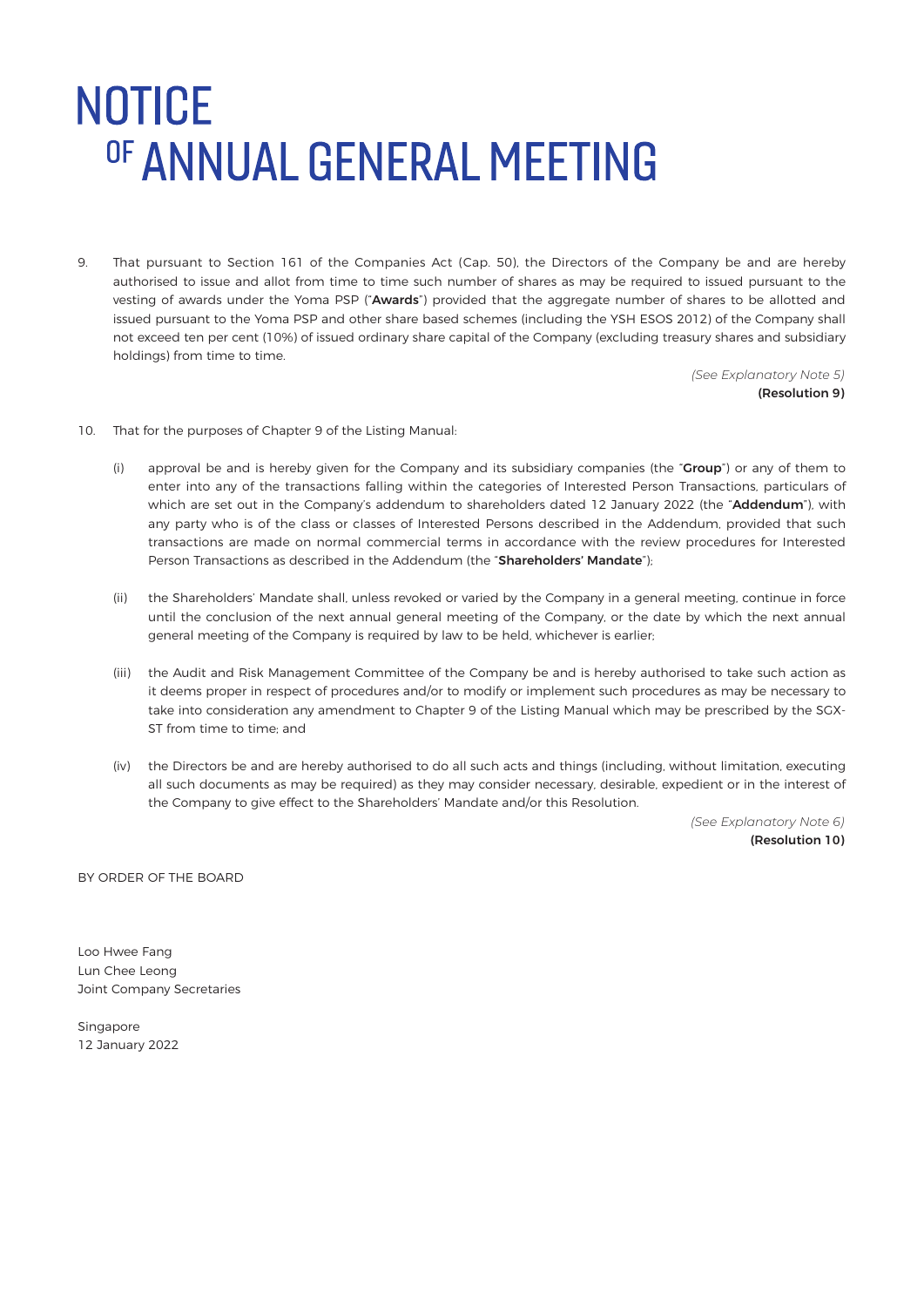#### Explanatory Notes:-

- 1. Dato Timothy Ong Teck Mong when re-elected, will be considered a Non-Executive Independent Director for the purpose of Rule 704(8) of Listing Manual. He will remain as a member of the Audit and Risk Management Committee and the Chairman of the Nominating and Governance Committee.
- 2. Mr. George Thia Peng Heok when re-elected, will be considered a Non-Executive Independent Director for the purpose of Rule 704(8) of Listing Manual. He will remain as the Chairman of the Audit and Risk Management Committee and a member of the Remuneration Committee.
- 3. Mr. Cezar Peralta Consing, when re-elected, will be considered a Non-Executive Non-Independent Director. The appointment of Mr. Paolo Maximo Francisco Borromeo as the Alternate Director to Mr. Cezar Peralta Consing shall continue upon re-election of Mr. Cezar Peralta Consing as a Director of the Company.
- 4. Ordinary Resolution 7 proposed above, if passed, will empower the Directors, from the date of the above Annual General Meeting until the next annual general meeting, to issue shares in the capital of the Company and to make or grant convertible securities, and to issue shares in pursuance of such convertible securities, without seeking any further approval from shareholders in a general meeting, up to a number not exceeding fifty per cent. (50%) of the total number of Issued Shares of which up to twenty per cent. (20%) of the total number of Issued Shares may be issued other than on a pro rata basis to shareholders.
- 5. Ordinary Resolutions 8 and 9 proposed above, if passed, will authorise the Directors to (a) offer and grant options and to issue and allot shares pursuant to the exercise of options under the YSH ESOS 2012; and (b) grant awards under the Yoma PSP and to issue and allot shares pursuant to the release of such awards provided that the aggregate number of the shares to be issued when aggregated with the existing shares delivered and/or to be delivered pursuant to YSH ESOS 2012 and Yoma PSP shall not exceed ten per cent. (10%) of the issued ordinary shares of the Company (excluding treasury shares and subsidiary holdings) from time to time.

"subsidiary holdings" has the meaning ascribed to it in the Listing Manual.

6. Ordinary Resolution 10 proposed above, if passed, will renew the existing Shareholders' Mandate (as defined in the Addendum) that was approved by shareholders on 29 January 2021. If passed, the Shareholders' Mandate will allow the Group to enter into Interested Person Transactions with those classes of Interested Persons as described in the Addendum and will empower the Directors to do all acts necessary to give effect to the Shareholders' Mandate.

#### Meeting Notes

#### General

- 1. The annual general meeting of the Company (the "AGM") is being convened, and will be held, by way of electronic means pursuant to the COVID-19 (Temporary Measures) (Alternative Arrangements for Meetings for Companies, Variable Capital Companies, Business Trusts, Unit Trusts and Debenture Holders) Order 2020, and as amended by COVID-19 (Temporary Measures) (Alternative Arrangements for Meetings for Companies, Variable Capital Companies, Business Trusts, Unit Trusts and Debenture Holders) (Amendment No. 2) Order 2020. Printed copies of this Notice will not be sent to members. Instead, this Notice will be sent to members by electronic means via publication on the Company's corporate website at https://www.yomastrategic.com/. This Notice will also be made available on the SGX website at the URL https://www.sgx.com/securities/company-announcements. The Notice will not be advertised in the national newspaper.
- 2. To minimise physical interactions and COVID-19 transmission risks, a member of the Company will not be able to attend the AGM in person. Alternative arrangements are instead put in place to allow shareholders to participate in the AGM by:
	- (a) observing and/or listening to the AGM proceedings via a Live Webcast (as defined below). Shareholders who wish to participate as such will have to pre-register in the manner outlined in Note 3 below;
	- (b) submitting questions ahead of the AGM. Please refer to Notes 7 to 8 below for further details; and
	- (c) voting by proxy at the AGM. Please refer to Notes 9 to 16 below for further details.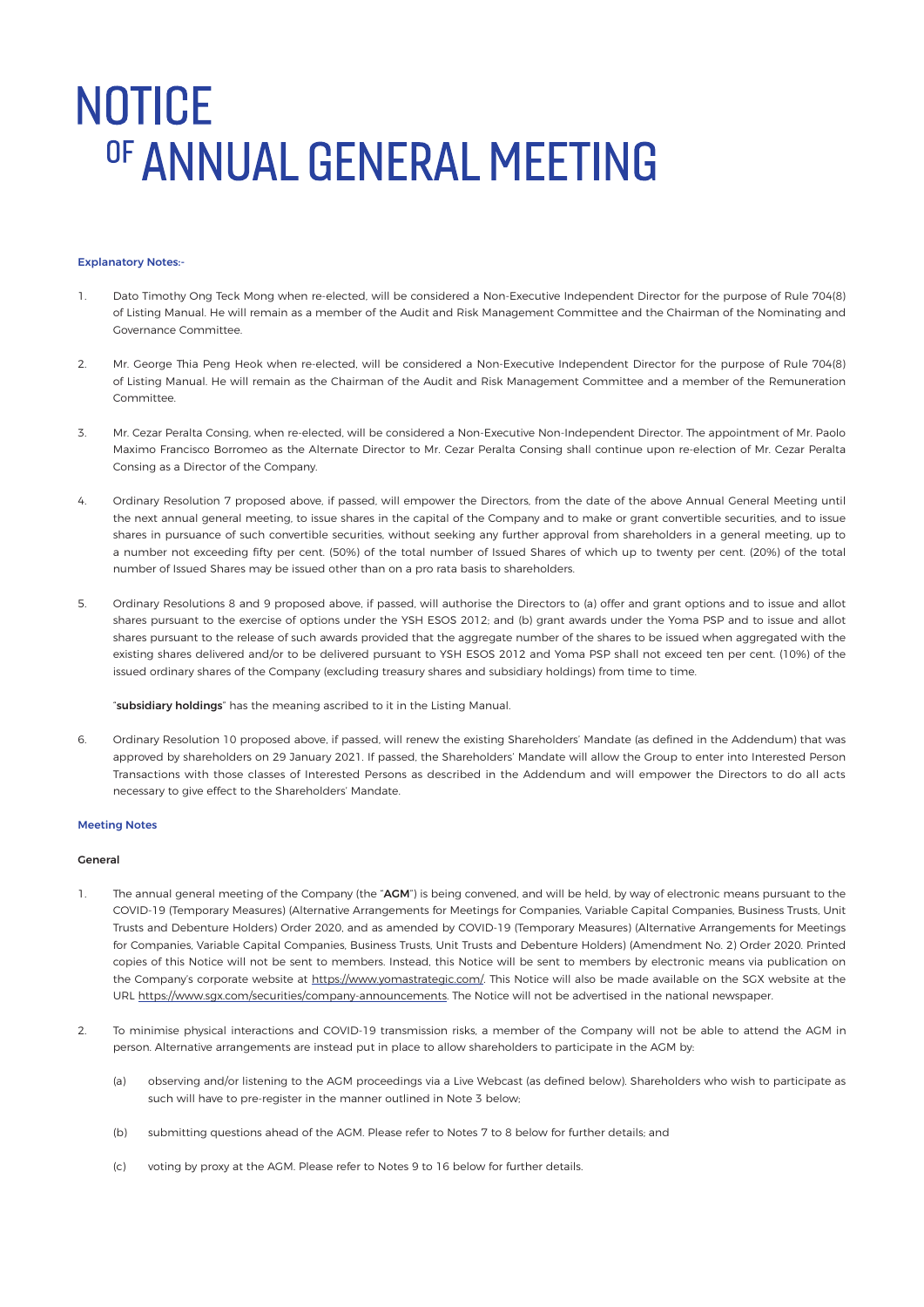#### Participation in the AGM via live webcast or live audio feed

- 3. A shareholder of the Company or their corporate representatives (in the case of a member which is a legal entity) will be able to watch and/or listen to the proceedings of the AGM through a "live" audio-visual webcast via mobile phone, tablet or computer or through a "live" audio-only stream via mobile phone ("Live Webcast"). In order to do so, the member must pre-register by 10.00 a.m. on 25 January 2022 ("Registration Deadline"), at the Company's pre-registration URL https://yomastrategic.com/annual-general-meeting/
- 4. Following authentication of his/her/its status as a shareholder of the Company, such shareholder will receive an email on their authentication status and will be able to access the Live Webcast using the account created.
- 5. Shareholders who have registered by the Registration Deadline in accordance with Note 3 above but do not receive an email response by 5.00 p.m. on 26 January 2022 may contact the Company for assistance at the following email address: info@yoma.com.mm, with the following details included: (1) the member's full name; and (2) his/her/its identification/ registration number.
- 6. Non-SRS holders whose shares are registered under Depository Agents ("DAs") must also contact their respective DAs to indicate their interest in order for their respective DAs to make the necessary arrangements for them to participate in the Live Webcast of the AGM proceeding.

#### Submission of questions prior to the AGM

- 7. A shareholder of the Company may also submit questions relating to the resolutions to be tabled for approval at the AGM. Please note that shareholders will not be able to ask questions at the AGM "live" during the Live Webcast. The Company shall address relevant and substantial questions (as may be determined by the Company in its sole discretion) by 10.00 a.m. on 24 January 2022. The Company will publish the minutes of the AGM on SGXNET and the Company's corporate website within one month after the date of AGM.
- 8. To do so, all questions must be submitted no later than 10.00 a.m. on 20 January 2022 either (i) via electronic means to the Company, through the Company's pre-registration website at URL https://yomastrategic.com/annual-general-meeting; (ii) by post lodged with the Company's Registered Office, at 63 Mohamed Sultan Road #02-14 Singapore 239002; or (iii) by email to info@yoma.com.mm.

#### Proxy Voting

- 9. Shareholders may only exercise their voting rights at the AGM via proxy voting. The accompanying proxy form for the AGM may be accessed via the Company's corporate website at https://www.yomastrategic.com/, and will also be made available on the SGX website at the URL https://www.sgx.com/securities/companyannouncements.
- 10. Shareholders (including Relevant Intermediaries\*) who wish to vote on any or all of the resolutions at the AGM must submit a proxy form to appoint the Chairman of the Meeting as their proxy to do so on their behalf.

*\*Relevant Intermediary(ies) has the meaning ascribed to it in Section 181 of the Companies Act, (Cap 50).*

- 11. The instrument appointing the Chairman of the Meeting as proxy must be submitted to the Company in the following manner: (a) if submitted by post, be lodged at the office of the Company at 63 Mohamed Sultan Road, #02-14, Sultan Link, Singapore 239002; or (b) if submitted electronically, be submitted by email to the Company at info@yoma.com.mm, in either case by no later than 10.00 a.m. on 26 January 2022, being 48 hours before the time appointed for the AGM. A member who wishes to submit an instrument of proxy must first download, complete and sign the proxy form, before submitting it by post to the address provided above, or before scanning and sending it by email to the email address provided above. In view of the current COVID-19 situation, members are strongly encouraged to submit completed proxy forms electronically.
- 12. The instrument appointing the Chairman of the Meeting as proxy must be under the hand of the appointor or on his/her attorney duly authorised in writing. Where the instrument appointing the Chairman of the Meeting as proxy is executed by a corporation, it must be executed either under its common seal or signed on its behalf by its attorney duly authorised in writing or by an authorised officer of the corporation, failing which the instrument of proxy may be treated as invalid.
- 13. CPF and SRS Investors who wish to vote should approach their respective CPF Agent Banks or SRS Operators to submit their votes at least seven (7) working days before the AGM (i.e. by 10.00 a.m. on 18 January 2022) in order to allow sufficient time for their respective CPF Agent Banks or SRS Operators to in turn submit a proxy form to appoint the Chairman of the Meeting to vote on their behalf by the cut-off date.